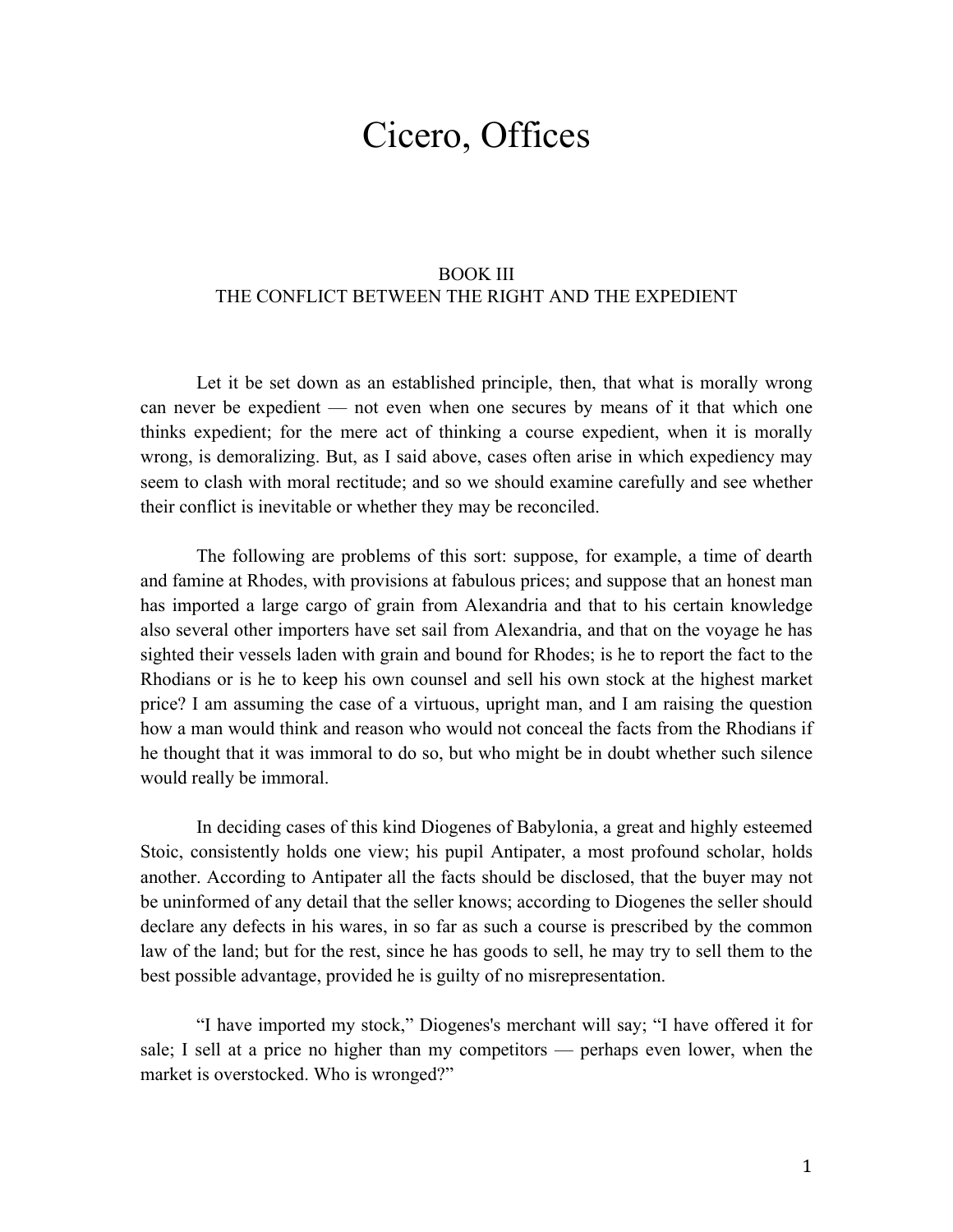What say you?" comes Antipater's argument on the other side; "it is your duty to consider the interests of your fellow-men and to serve society; you were brought into the world under these conditions and have these inborn principles which you are in duty bound to obey and follow, that your interest shall be the interest of the community and conversely that the interest of the community shall be your interest as well; will you, in view of all these facts, conceal from your fellow-men what relief in plenteous supplies is close at hand for them?"

"It is one thing to conceal," Diogenes will perhaps reply; not to reveal is quite a different thing. At this present moment I am not concealing from you, even if I am not revealing to you, the nature of gods or the highest good; and to know these secrets would be of more advantage to you than to know that the price of wheat was down. But I am under no obligation to tell you everything that it may be to your interest to be told."

"Yea," Antipater will say, "but you are, as you must admit, if you will only bethink you of the bonds of fellowship forged by Nature and existing between man and man."

"I do not forget them," the other will reply: but do you mean to say that those bonds of fellowship are such that there is no such thing as private property? If that is the case, we should not sell anything at all, but freely give everything away.

In this whole discussion, you see, no one says, "However wrong morally this or that may be, still, since it is expedient, I will do it"; but the one side asserts that a given act is expedient, without being morally wrong, while the other insists that the act should not be done, because it is morally wrong. Suppose again that an honest man is offering a house for sale on account of certain undesirable features of which he himself is aware but which nobody else knows; suppose it is unsanitary, but has the reputation of being healthful; suppose it is not generally known that vermin are to be found in all the bedrooms; suppose, finally, that it is built of unsound timber and likely to collapse, but that no one knows about it except the owner; if the vendor does not tell the purchaser these facts but sells him the house for far more than he could reasonably have expected to get for it, I ask whether his transaction is unjust or dishonourable.

"Yes," says Antipater, "it is; for to allow a purchaser to be hasty in closing a deal and through mistake is worse than refusing to set a man on his way: It is deliberately leading a man astray."

"Can you say," answers Diogenes, "that he compelled you to purchase, when he did not even advise it? He advertised for sale what he did not like; you bought what you